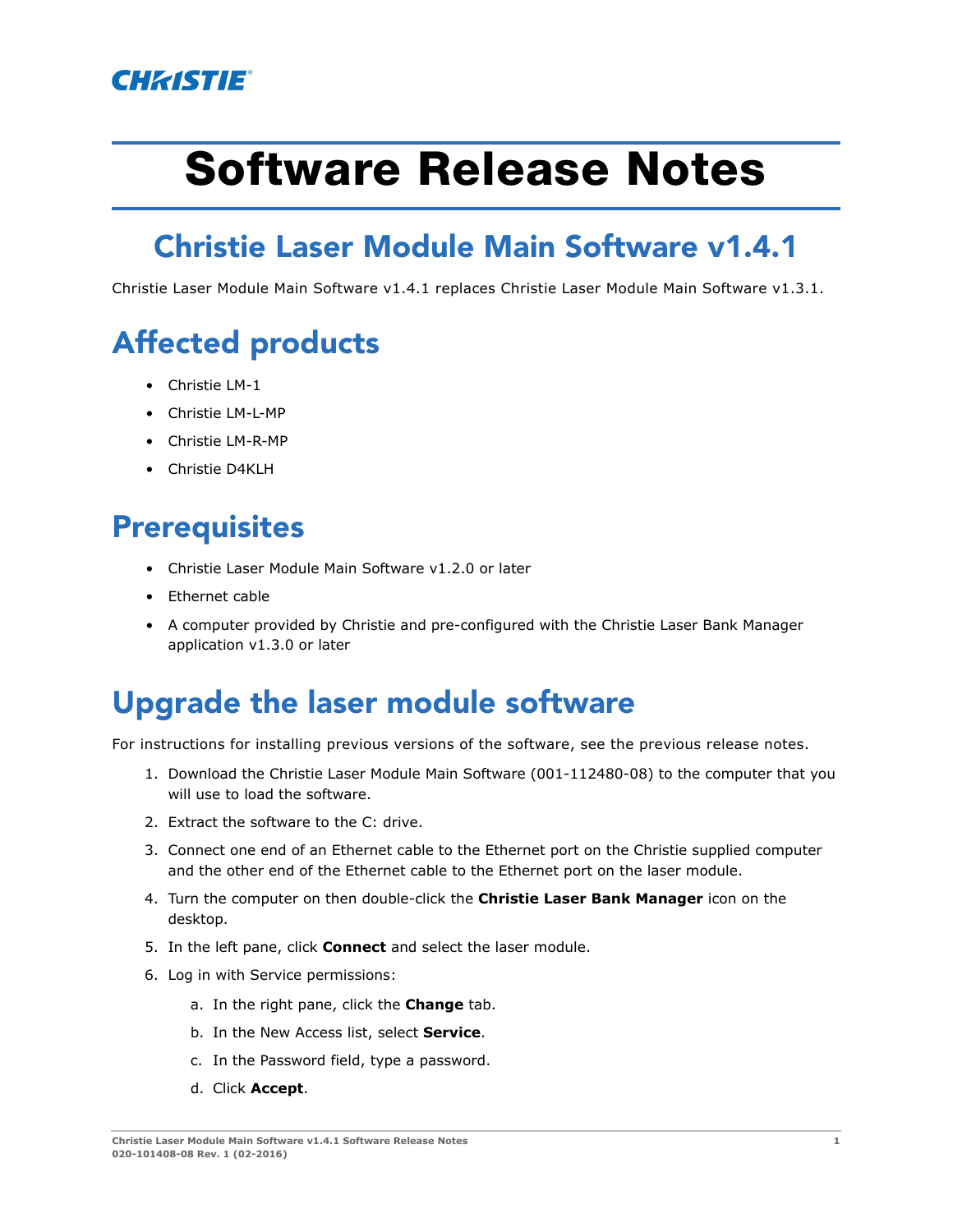

- 7. In the left pane, expand the **Screens** list.
- 8. Click **Firmware**.
- 9. In the right pane, click **Boot** or **Upgrade Main**.
- 10. Browse to the location of the file you downloaded in step 1.
- 11. Click **Open**.

The firmware is automatically uploaded and the Laser Bank Manager application reconnects with the laser modules when the upgrade finishes.

#### **New features and enhancements**

- Made logs more human readable. Now decodes areas of functionality and logs real values, for example 31.7C verses the scaled value.
- Created separate Dew point alarms (was previously showing as lower TEC alarms).
- Added method for retrieving the datastore.
- Added Module SN and Module Type into logs when module is DC power cycled.
- Added feature that clearly indicates the type of interlock tripped in logs (HW/IR).
- Added BIST command to allow functional test to be run more effectively.
- Added feature to auto assign an IP address if the DHCP server fails to assign one.
- Added support to report memory usage within the LM.

#### **Corrected issues**

- Software no longer continues to report TEC alarms when device is marked out of service.
- Dewpoint warnings and alarms are now based on lowest TEC temperature and lowest TEC setpoint.
- Fixed an issue with Chiller not starting until the temperature was one degree above the setpoint.
- Fixed the Red Stack Voltage upper alarm when disabling lasers.
- Fixed an issue with defaults not loading early enough. This caused unexpected alarms and warnings at startup. (Issue only occurs if the datastore on the SD card is empty.)

## **Licensing**

This release includes licenses form the following organizations:

- BSD-3 by Swedish Institute of Computer Science Lightweight TCP/IP Stack (lwIP v1.3.2)
	- Copyright (c) 2001-2004 Swedish Institute of Computer Science. All rights reserved.

Redistribution and use in source and binary forms, with or without modification, are permitted provided that the following conditions are met: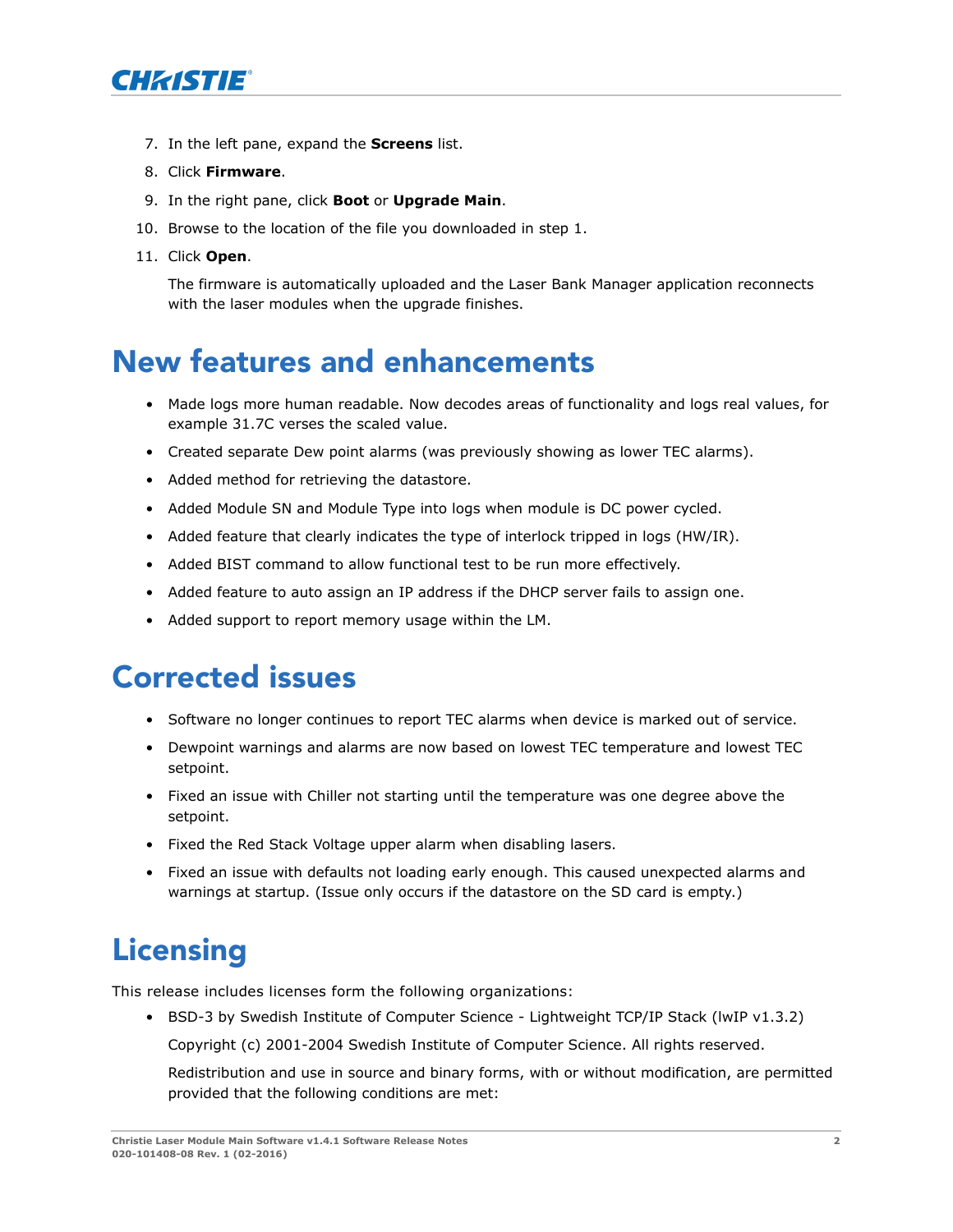

- Redistributions of source code must retain the above copyright notice, this list of conditions and the following disclaimer.
- Redistributions in binary form must reproduce the above copyright notice, this list of conditions and the following disclaimer in the documentation and/or other materials provided with the distribution.
- The name of the author may not be used to endorse or promote products derived from this software without specific prior written permission.

THIS SOFTWARE IS PROVIDED BY THE AUTHOR ``AS IS AND ANY EXPRESS OR IMPLIED WARRANTIES, INCLUDING, BUT NOT LIMITED TO, THE IMPLIED WARRANTIES OF MERCHANTABILITY AND FITNESS FOR A PARTICULAR PURPOSE ARE DISCLAIMED. IN NO EVENT SHALL THE AUTHOR BE LIABLE FOR ANY DIRECT, INDIRECT, INCIDENTAL, SPECIAL, EXEMPLARY, OR CONSEQUENTIAL DAMAGES (INCLUDING, BUT NOT LIMITED TO, PROCUREMENT OF SUBSTITUTE GOODS OR SERVICES; LOSS OF USE, DATA, OR PROFITS; OR BUSINESS INTERRUPTION) HOWEVER CAUSED AND ON ANY THEORY OF LIABILITY, WHETHER IN CONTRACT, STRICT LIABILITY, OR TORT (INCLUDING NEGLIGENCE OR OTHERWISE) ARISING IN ANY WAY OUT OF THE USE OF THIS SOFTWARE, EVEN IF ADVISED OF THE POSSIBILITY OF SUCH DAMAGE.

- BSD-3 by ARM Limited Cortex Microcontroller Software Interface Standard (CMSIS v3.20.4) Copyright (c) 2013 ARM LIMITED All rights reserved.
	- Redistribution and use in source and binary forms, with or without modification, are permitted provided that the following conditions are met:
	- Redistributions of source code must retain the above copyright notice, this list of conditions and the following disclaimer.
	- Redistributions in binary form must reproduce the above copyright notice, this list of conditions and the following disclaimer in the documentation and/or other materials provided with the distribution.
	- Neither the name of ARM nor the names of its contributors may be used to endorse or promote products derived from this software without specific prior written permission.

THIS SOFTWARE IS PROVIDED BY THE COPYRIGHT HOLDERS AND CONTRIBUTORS "AS IS" AND ANY EXPRESS OR IMPLIED WARRANTIES, INCLUDING, BUT NOT LIMITED TO, THE IMPLIED WARRANTIES OF MERCHANTABILITY AND FITNESS FOR A PARTICULAR PURPOSE ARE DISCLAIMED. IN NO EVENT SHALL COPYRIGHT HOLDERS AND CONTRIBUTORS BE LIABLE FOR ANY DIRECT, INDIRECT, INCIDENTAL, SPECIAL, EXEMPLARY, OR CONSEQUENTIAL DAMAGES (INCLUDING, BUT NOT LIMITED TO, PROCUREMENT OF SUBSTITUTE GOODS OR SERVICES; LOSS OF USE, DATA, OR PROFITS; OR BUSINESS INTERRUPTION) HOWEVER CAUSED AND ON ANY THEORY OF LIABILITY, WHETHER IN CONTRACT, STRICT LIABILITY, OR TORT (INCLUDING NEGLIGENCE OR OTHERWISE) ARISING IN ANY WAY OUT OF THE USE OF THIS SOFTWARE, EVEN IF ADVISED OF THE POSSIBILITY OF SUCH DAMAGE.